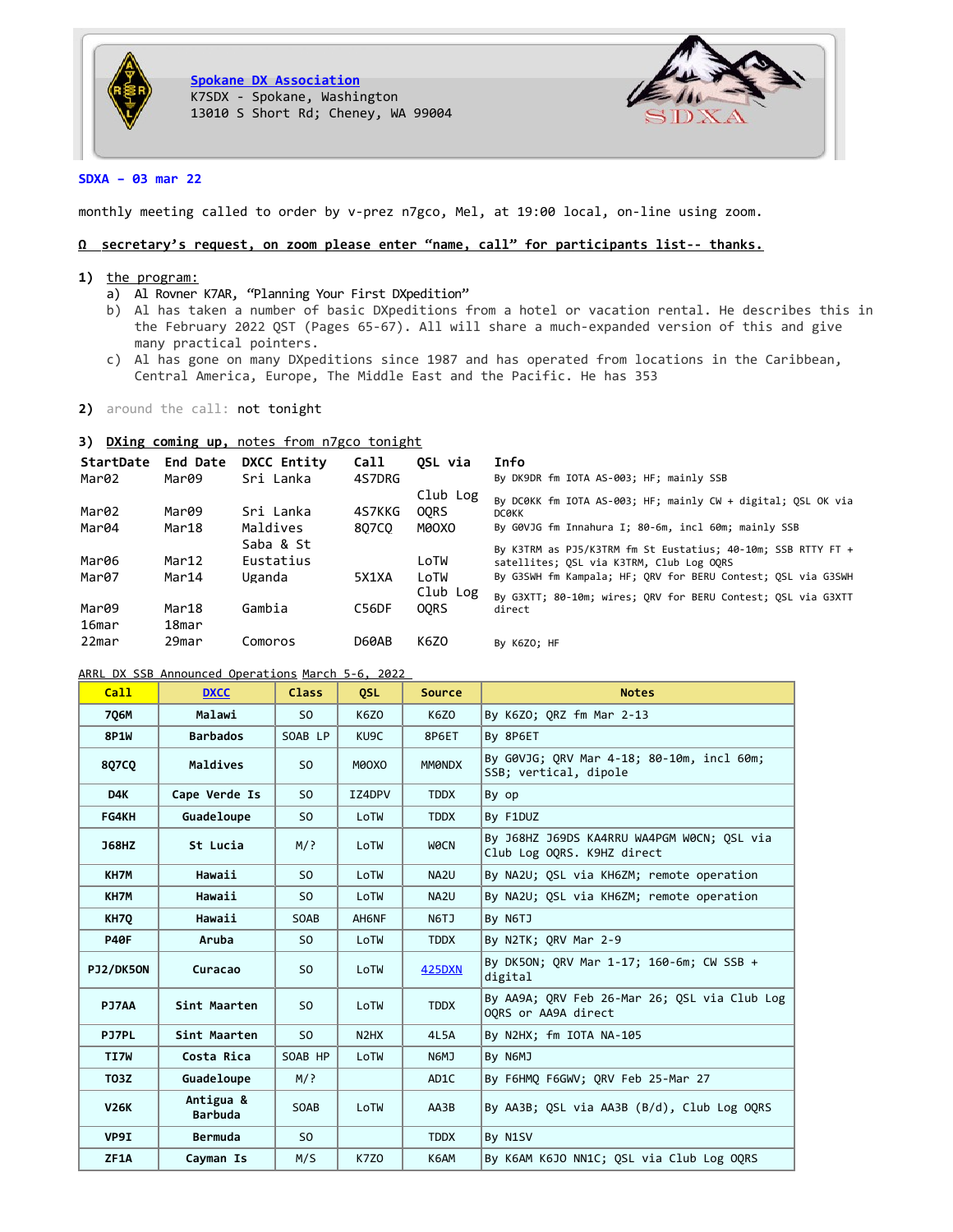CQ WPX SSB Announced Operations Mar 26-27, 2022

| Call         | <b>DXCC</b>     | <b>Class</b>   | <b>OSL</b>   | <b>Source</b>     | <b>Notes</b>                                                         |
|--------------|-----------------|----------------|--------------|-------------------|----------------------------------------------------------------------|
| 3A/IK1TTD    | Monaco          | SO.            | IK1TTD (B/d) | IK1TTD            | By IK1TTD                                                            |
| <b>8P1W</b>  | <b>Barbados</b> | SOAB LP        | KU9C         | 8P6ET             | By 8P6ET                                                             |
| 9H/TA1HZ     | Malta           | SO LP          | LoTW         | TA1HZ             | By TA1HZ; QRV Mar 23-29; holiday style<br>operation; QSL via TA1HZ   |
| <b>9K2K</b>  | Kuwait          | SO HP          | LoTW         | 9K <sub>2GS</sub> | By 9K2GS; QSL via EC6DX                                              |
| D60AB        | Comoros         | S <sub>0</sub> | K6Z0         | <b>K6Z0</b>       | By K6ZO                                                              |
| <b>GTOSP</b> | Isle of Man     | M/S            | LoTW         | GM6DX             | By GM6DX GM2TT GM5YTT G5ROB G5ADY                                    |
| NH7T         | Hawaii          | M/M            | KH6SH        | <b>N6TJ</b>       | By N6TJ KH6SH K7JA KH7U W1NA I8OLS KX7M N6VI<br>IC8WIC; {from KH6YY) |

- **a) monthly question: any DXpedition(s) worth gathering member donations for?** *i)* didn't ask
- b) **some history and a** good site to follow: [http://www.ng3k.com/Misc/adxoc.html;](http://www.ng3k.com/Misc/adxoc.html) 1. 2022: \$200: TX5N Raivavae (Austral Islands) OC-114
	- 2. 2021: \$259.11 3Y0J Bouvet Island(https://www.3y0j.no/clubsandfoundations)

## **4) officer reports:**

- a) **secretary's report** from wa0www; the last monthly minutes:<http://www.sdxa.org/?cat=10>;
- b) **treasurer's report** from k7kb;
	- income:\$\_\_0\_\_\_ ( ); expenses:\$\_0\_\_\_ (
	- *i)* dxpeditions donations from members: around \$525; after \$259.11Bouvet and \$200TX5N
	- *ii)* paypal for convention has \$2751.60
	- *iii)* Dues from AC7GL and K9JF
- c) **VP's report from n7gco;** see web page and i/o email for upcoming events
	- *i)* 07apr: Dave Ellison, W7UUU; "Rebuilding Your Ham Shack after a Fire"
		- 1. Dave, W7UUU, who lost his amateur radio shack in a fire and built a new one based on terrific principles for all hams.
	- *ii)* 05may: Bob K7TM, Jim N7ESU & Pat N7UVH on Insights from the Idaho Renegades  $Bob -$ 
		- 1.Using Keypad
			- 1.How you use it?
			- 2.How you program switches?
			- 3.Hints on setting a keypad system up?
		- 2.Antenna matches
			- 1.How to make a antenna at the antenna?
			- 2.Building antenna matching devices?
		- Jim Owning a repeater
			- 1.What is involved?
			- 2.Your repeaters history?
			- 3.What repeater owners wished people know about using their repeater?
		- Pat Doing SO2R
			- 1.What equipment is needed?
			- 2.How to set it all up?
			- 3.What you need to know about the learning curve?
	- 4.How it helps you in a contest?
	- *iii)* 02june: Receive Antennas by Mark Bauman KB7G
		- 1. Mark Bauman, KB7GF, is a licensed professional electrical engineer. He is the designer of the Shared Apex Loop now sold by Array Solutions. He lives in College Place, Washington.
	- *iv)* 07july, prep for the convention
	- *v)* 01sep: Don Greenbaum N1DG, Activating entities in the U. S. Fish & Wildlife Service (USFWS) Pacific Remote Islands Marine National Monument (PRIMNM)
		- 1. Don was a Team member on these Dxpeditions: A52A, K4M, KH1/KH7Z, C82DX, VP8ORK, AL7EL/KH9. QSL Manager: A61AD, A61AO, A61X, A66A, A61AQ 2006 inductee into the CQ Magazine DX Hall of Fame. 10 Band DXCC Challenge Total: 3145. Member: NCDXF, CWops, ARRL, DDXA, YCCC. Treasurer: NCDXF. Founding member of the CW Operators Club (Member Nr. 2)
	- *vi)* and keeping up the YouTube channel: <https://www.youtube.com/channel/UCMF5QzqCJ65iJupGW64Dlwg> question/request: how to use cluster spots would be a good workshop.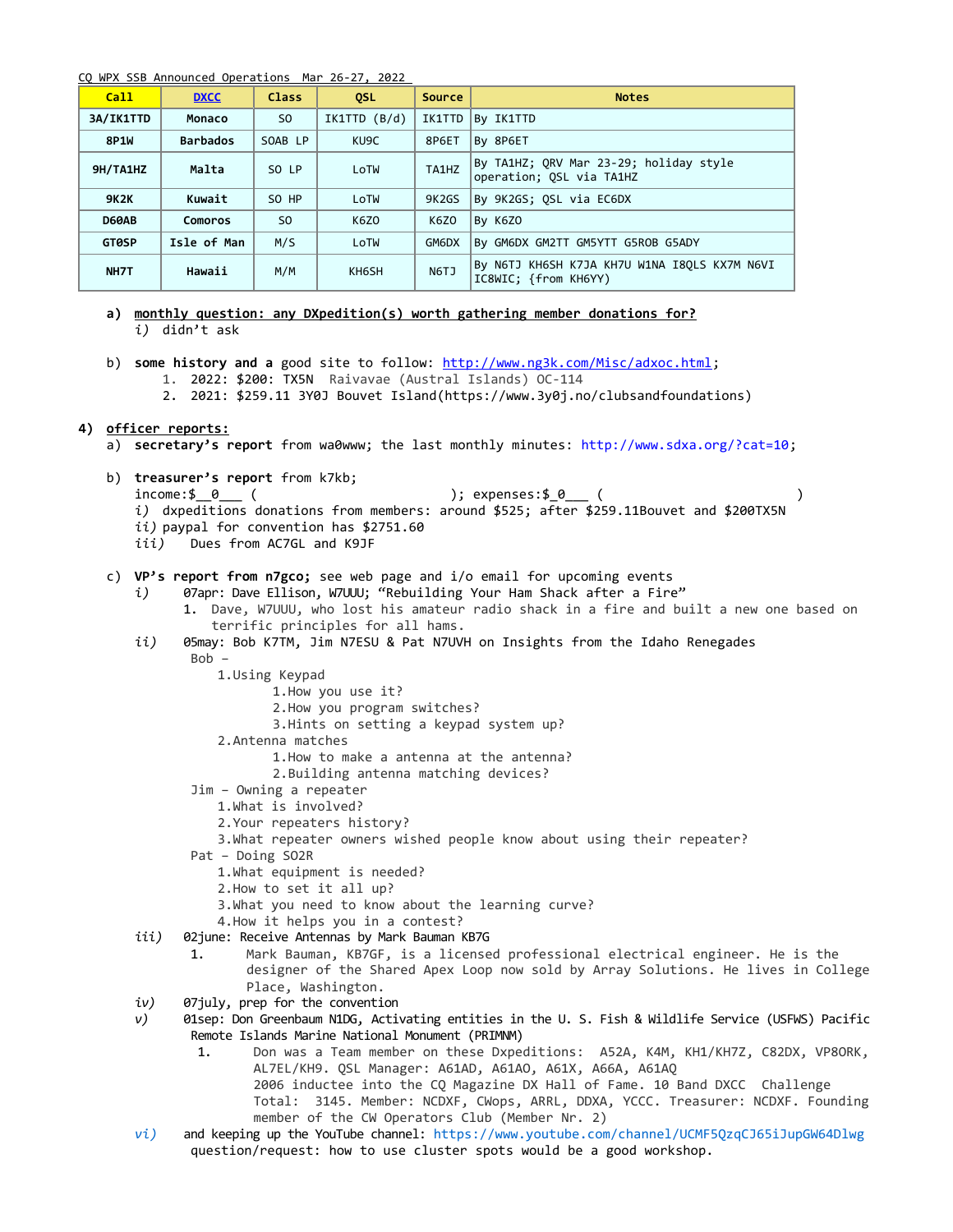#### **5) 2021 2022 PNW DX conv by SDXA – an update:** co-chairs: n7gco Mel and k7tq Randy

- a) webpage: [https://pacificnwdxconvention.com](https://pacificnwdxconvention.com/)
- b) registrations are coming in, along with speakers, a few prizes and Centennial rooms are being booked (\$155/night).
- c) and actually as of earlier in the week had 46 of the needed 80 room nights booked, I think in 2017 we only had 26 room nights at this point.
- d) and with that we have 26 registration so far, so doing well.
- e) 4 card checkers planned, so far thinking friday night and saturday morning, but still tbd.
- f) for prizes
	- *i)* have the IC 705 go bag
	- *ii)* 2488 clock from SEL
	- *iii)* donation from Chuck and N3FJP
	- *iv)* books from ARRL, and Daily DX certificates
	- *v)* still waiting on Yaseu and Flex, and MFJ and DX Engr when we get closer to the convention.
- g) working on promotion registration/flyer and looking to get over to Mike & Key that is coming up, 12mar22
- h) 3 themes,

#### DXING

"The 2022 DXpedition to Raivavae (Austral Islands) TX5N" (by Rob Fanfant N7QT) "DX Spotting:VE7CC The Next Generation" (by Les Sawkins VE7CC) "Top 25 DXCC Entities" (by Bernie McClenny, W3UR)

### **CONTESTING**

"A history of the World Radiosport Team Championship" (by Rusty Epps W6OAT) "The North American Competitor Experience at the European in IARU World Radiosport Championship" (by Pat Barkey N9RV)

#### Technology

"Distributed Contesting" (by Brian Moran N9ADG) "Node Red: Station Integration for Contesting and DXing" (by David DeCoons WO2X) Banquet Dr. Ed Schweitzer III W7KOW Sunday Ned Sterns, AA7A

### **old business:**

- **6) contests** from wa0www:
	- a) the  $7<sup>th</sup>$  and  $8<sup>th</sup>$  of 10 Pac NW DX Trophy Cup is this month:
		- [+](http://www.contestcalendar.com/contestdetails.php?ref=289) ARRL Inter. DX Contest, SSB #7 next 0000Z, Mar 5 to 2400Z, Mar 6  $\pm$  CQ WW WPX Contest, SSB  $^{+}$  #8 next  $^{0000Z}$ , Mar 26 to 2400Z, Mar 27
	- b) **monthly question:** Does anyone know of a contest coming up in the next month or two, others may have an interest in? here are some.
		- *i)* others:

| + ARRL Inter. DX Contest, SSB #7 next |         |  | 0000Z, Mar 5 to 2400Z, Mar 6   |  |
|---------------------------------------|---------|--|--------------------------------|--|
| + Idaho OSO Party                     |         |  | 1900Z, Mar 12 to 1900Z, Mar 13 |  |
| <b>BARTG HF RTTY Contest</b>          |         |  | 0200Z, Mar 19 to 0159Z, Mar 21 |  |
| + CO WW WPX Contest, SSB              | #8 next |  | 0000Z, Mar 26 to 2400Z, Mar 27 |  |

#### **7) club DX HF morning net** from n7uvh

- a) what is the latest? 3840 kHz at 8am on wednesdays. is working great..
- b) 11 folks were on last week, so going well.
- c) note: will hold and not have 20:00 local on 160M for the winter. stay tuned.
- **8) clublog and SDXA** from n7uhv a) this is a good time of year to update your club log..
- **9) Spokane libraries:** a) on hold - still only during open hours

#### **new business:**

**10) our thoughts are with 2 club members and their families. last word typing this, Chuck KI7DG, and Bob K7TM are home and on the mend.** 

**11) other/future: a) Trustee for K7SDX license (expires: 10dec22)**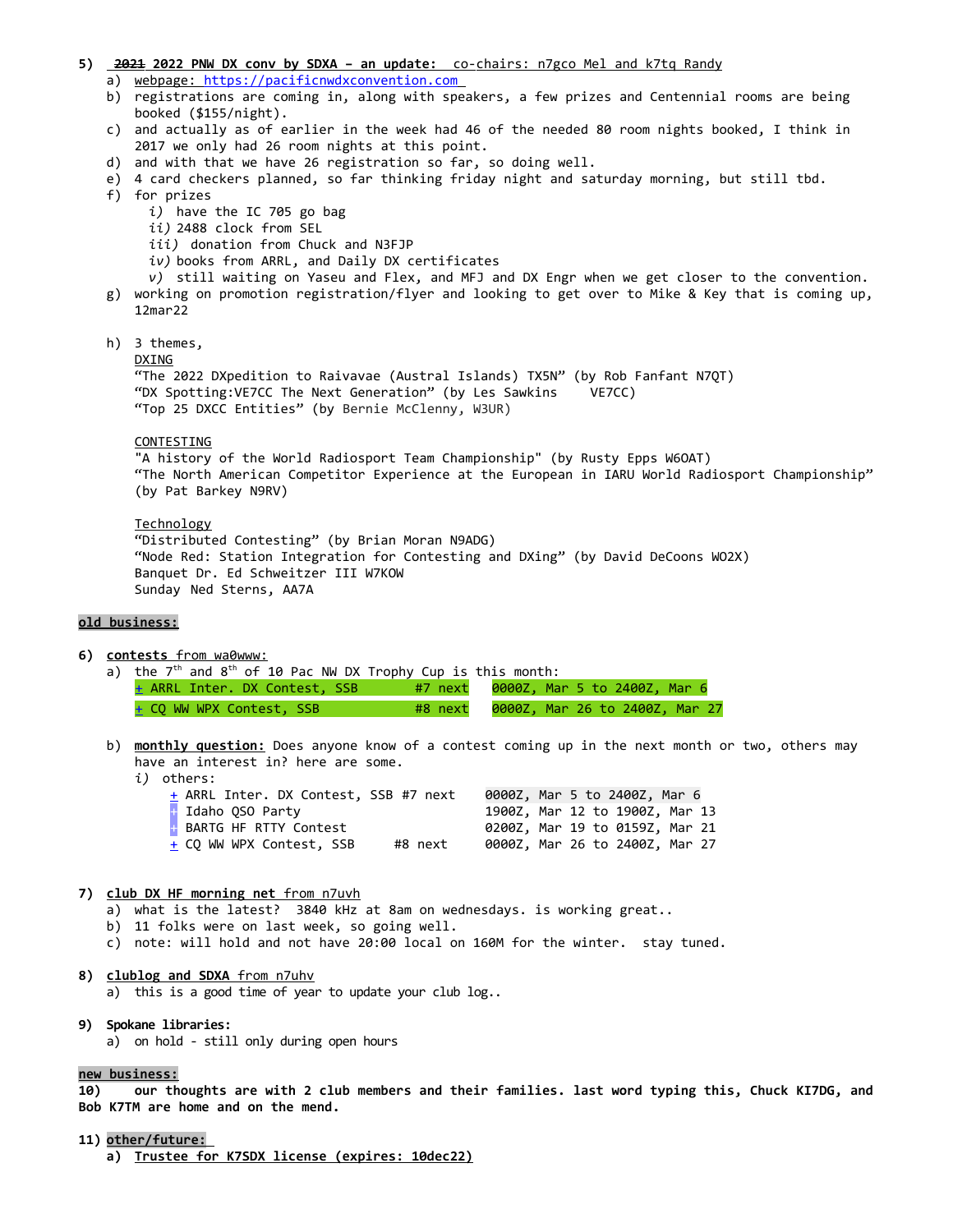- *i)* K7STO, Mike, as offered to be trustee, thanks Mike.
- *ii)* next is get the Form 605-c with signatures (Mike and Gary as Prez) and send to ARRL. 1. this was after discussing with W7BHP, Dick, who is doing okay
- *iii)* **rules for using K7SDX**
- 1. **at a meeting in the future** will discuss about rules to use the club call, K7SDX.
- **b)** 2023 field day
- **c) s ummer picnic not in August, maybe in September, stay tuned**
- **d) Spokane Hamfest: 24sep22**

## **12) new members of late:**

- *a)* dec21: NA7TP Ted (okay---- new call(ex-KG6MTC))
- *b)* oct21: Mike N7ID and Rod AC7GL both from IDXA
- *c)* sept21: n0zuf, Jay; w7drn Anita; and K2GEP Gregory
- *d)* jun21 k7phm, Rick; w7bks, Brandon
- e) apr21 k7tq,Randy (moscow); ww5a,Ken (cda); k7pew,Nick (pf); n7ll,David (spo);<br>f) mar21 w7ceg, Charlie (Ellensbug)
- *f)* mar21 w7ceg, Charlie (Ellensbug)
- *g)* feb21 wa6ndr, Rick; wa7cpa, Robin (Woodinville)
- *h*) jan21: w7tg, Tom<br>*i*) nov kg6mtc, To
- *i)* nov kg6mtc, Ted; ai7cr, Josh; w6wbo Steven<br>*j)* sep 17qt, Rob; w7cd, John and w7uj, Ed
- *j)* sep n7qt, Rob; w7cd, John and w7uj, Ed
- *k)* aug nh7s, Calvin Higa (app coming)
- *l)* june af7wh, Dale
- *m)* may w7gtf, Ron McCollum (Winthrop)
- *n)* april kc7aad, Rod Ekholm
- *o)* march ws7i, Jay and kj7iea, Peter
- *p)* feb 20 kq7c (ex-w7npn) Sarah

## **next month & adjourn:**

### **13) program 07 april,**

- a) **Speaker: Dave Ellison W7UUU,** "Rebuilding Your Ham Shack after a Fire"
- b) Dave, W7UUU, who lost his amateur radio shack in a fire and built a new one based on terrific principles for all hams.
- **14)** respectfully submitted by wa0www, jay, secretary.
- **15)** and the great refreshments from yourself with this a call in

#### **16) committees:**

- a. awards: n7gco
- b. card checker: ad7xg
- c. club log: n7uvh
- d. contests: wa0www (focus is pnwDX challenge trophy cup)
- e. convention: n7gco and k7tq
- f. dxing: n7gco (w/k7tm and k7sto) and dx net: n7uvh
	- i) dxnet: n7uvh
	- ii) dx awards: k7sto
	- iii) upcoming dx: k7tm
- g. io (not google) group: n7gco
- h. health and welfare of members: k7gs
- i. hf mentoring: wa7aqh
- j. historian: k7awb
- k. library: sdxa secretary (wa0www)
- l. local remote station/mentor: wa7aqh
- m. media: n7gco
- n. membership: k7kb
- o. million point club: k7tq
- p. photographers: nz2s and k7tm
- q. programs: n7gco
- r. qsl card checking: ad7xg and n7za
- s. Spokane hamfest: wa0www (and ad7qj)
- t. technical: w7sx, k7gs amd nz2s
- u. trustee-k7sdx: w7bhp
- v. web: wa7aqh, w/n7gco and k7kb teaming up
- w. you tube: n7gco
- x. zoom: n7gco
- y. SDXA cluster:(could investigate, could add to our go-daddy for www.cluster.sdxa.org)
- z. officers:
	- *i*) President: AD7XG Gary Bytnar, Davenport, WA 99122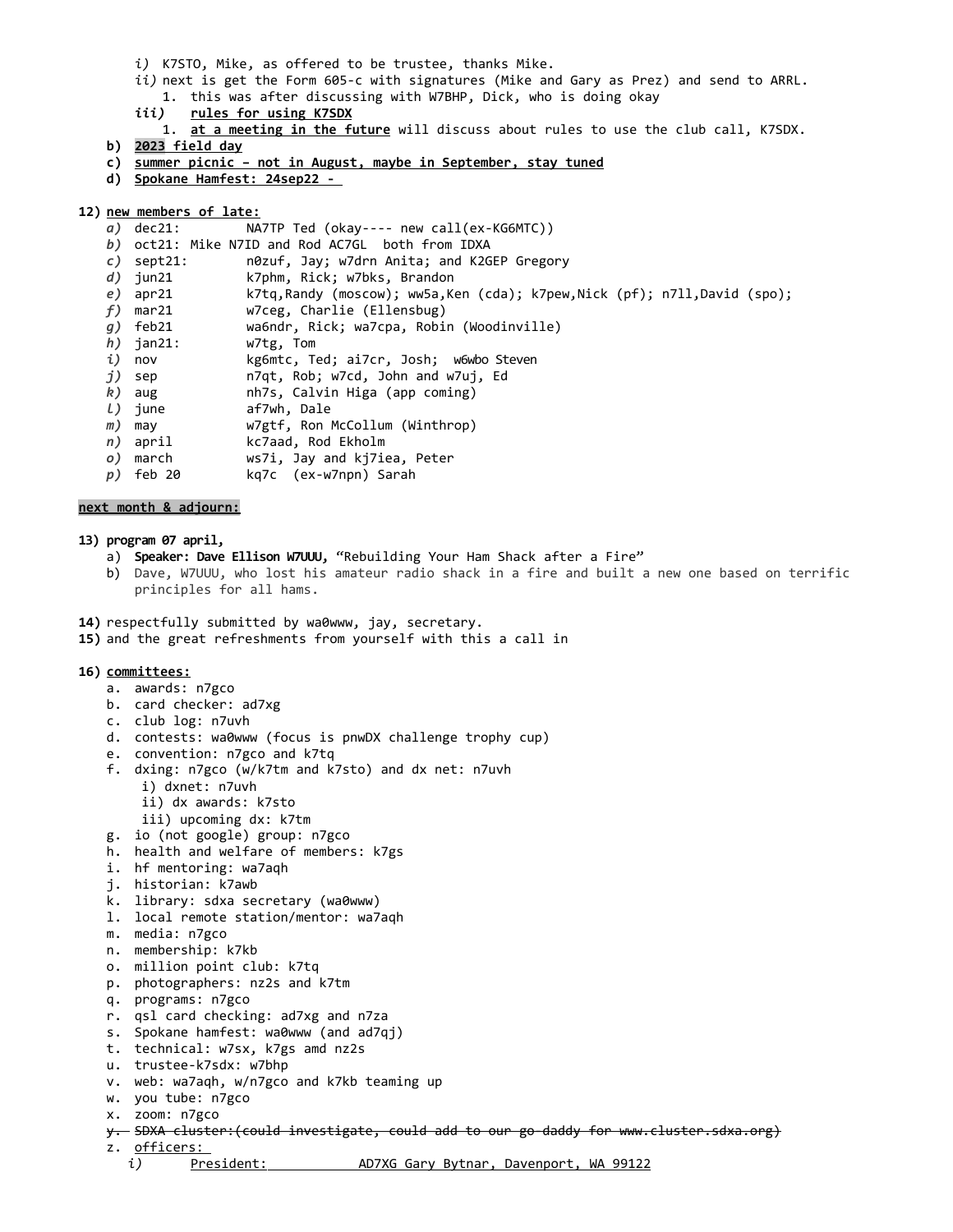| ii)  | Vice President: | N7GCO Mel Ming, Cheney, WA 99004          |
|------|-----------------|-------------------------------------------|
| iii) | Treasurer:      | K7KB John Gager, Colbert, WA 99005        |
| iv)  | Secretary:      | WA0WWW Jay Holcomb, Newman Lake, WA 99025 |

# **17) DX coming up**

# **a)<http://www.ng3k.com/Misc/adxoc.html>**

**b) for most wanted: <http://www.clublog.org/mostwanted.php>**

| ran |           |          |                     |       |              |                                                                                              |
|-----|-----------|----------|---------------------|-------|--------------|----------------------------------------------------------------------------------------------|
| k   | StartDate | End Date | DXCC Entity         | Call  | OSL via      | Info                                                                                         |
|     | 40 Feb12  | Mar08    | Maldives            | 80    | Home<br>Call | By OK2WM as 807WM and OK2WX as 807WX fm Innahura I (IOTA AS-<br>013); 160 80 40m; CW SSB     |
|     | 90 Mar07  | Mar14    | Uganda              | 5X1XA | LoTW         | By G3SWH fm Kampala; HF; QRV for BERU Contest; QSL via G3SWH                                 |
|     | 40 Mar04  | Mar18    | Maldives<br>Central | 807CO | MOOXO        | By G0VJG fm Innahura I; 80-6m, incl 60m; mainly SSB                                          |
|     | 68 Apr01  | Apr15    | African Rep         | TL8AA | I2YSB        | By 7 op team; 160-6m; CW SSB RTTY FT8 (TL8ZZ on FT8; 4<br>stations                           |
|     | 60 Jun22  | Jun27    | Jan Mayen           | JХ    |              | By LB5SH as JX/LB5SH; SSB FT8                                                                |
|     | 78 Oct 26 | Nov03    | Cocos Keeling       | VK9CM | EB7DX        | By VK6VY VK6SJ VK6CO; 160-10m; CW SSB FT8 RTTY; VK9C in COWW<br>DX SSB                       |
|     | 4 Nov01   | Nov29    | Bouvet I            | 3Y0J  | LoTW         | By LA7GIA LA7THA LB10I + team; 160-10m; CW SSB FT4/FT8 RTTY;<br>OSL: M00XO; dates tentative  |
|     | 1 Dec15   | Dec31    | Crozet              | FT8/c | TBA          | By F6CUK as TBA; dates tentative; operation to continue<br>until Mar 2023; details to follow |

# c) the basic list of the DXpeditions in top 100ish wanted

| <b>StartDate</b> | End Date          | <b>DXCC Entity</b>       | Call             | OSL via<br>GW4DVB | Info                                                                                                         |
|------------------|-------------------|--------------------------|------------------|-------------------|--------------------------------------------------------------------------------------------------------------|
| Feb24            | Mar08             | St Vincent               | J88PI            | Direct            | By GW4DVB fm Palm I (IOTA NA-025, FK92ho); 40-6m; SSB FT8                                                    |
| Mar05            | Mar10             | Belize<br>Saba & St      | V31BN            | <b>WOBCN</b>      | By W0BCN; HF; SSB CW FT8; wires, vertical                                                                    |
| Mar06            | Mar12             | Eustatius                |                  | LoTW              | By K3TRM as PJ5/K3TRM fm St Eustatius; 40-10m; SSB RTTY FT +<br>satellites; QSL via K3TRM, Club Log OQRS     |
| Mar01            | Mar17             | Curacao                  | PJ <sub>2</sub>  | LoTW<br>Club Log  | By DK5ON as PJ2/DK5ON; 160-6m; SSB CW + digital, incl FT8/4; QSL<br>via Club Log OQRS or DK5ON (B/d)         |
| Mar09            | Mar18             | Gambia                   | C56DF            | <b>OQRS</b>       | By G3XTT; 80-10m; wires; QRV for BERU Contest; QSL via G3XTT direct                                          |
| Mar07            | Mar21             | Turks & Caicos           | VP5              | LoTW              | By KØKO as VP5/KØKO fm Grand Turk I; HF; FT8                                                                 |
| Feb26            | Mar26             | Sint Maarten             | PJ7AA            | AA9A              | By AA9A; 80-10m; CW SSB FT8 FT4                                                                              |
| Mar01            | Mar31             | Austral Is               | E <sub>0</sub>   |                   | By SP5EAQ fm Rimatara I (IOTA OC-050); HF; SSB; Covid permitting                                             |
| Apr01            | Apr <sub>09</sub> | Aland Is                 | OH0EG            | LoTW              | By DK8RE DM5WF DL8UUF SP1EG; 160-10m; CW SSB + digital; 1kw;<br>dipole, ground planes; OSL via SP1EG         |
| Apr07            | Apr20             | Burkina Faso             | XT2MAX           | EA5GL             | By DK1MAX; HF; CW + digital; verticals, dipoles; holiday style<br>operation                                  |
| Apr19            | Apr26             | Svalbard                 | JW0Z             | LoTW              | By ON5UR ON4ANN + others; HF CW SSB RTTY FT8 FT4; 5 stations; QSL<br>via M0URX OORS                          |
| Apr15            | Apr28             | Austral Is               | TX5N             | LoTW              | By N7QT N6XG DJ9RR K5GS W1SRD N7BX K0BEE fm Raivavae I (OC-114);<br>160-10m; CW SSB + digital; QSL via M0URX |
| Apr22            | Apr29             | Aland Is                 | OH0EG            | LoTW              | By SP1EG SP1QY SQ3PMX; 80-15m; FT4 FT8 RTTY; 100w; ground planes;<br>OSL via SP1EG                           |
| Apr26            | May04             | Saba & Sint<br>Eustatius | PJ5              | LoTW              | By W5JON as PJ5/W5JON; 60-6m; SSB FT8; yagi, verticals; QSL also OK<br>via W5JON direct                      |
| May22            | Jun07             | Gambia<br>St Kitts &     | C <sub>5</sub> C | LoTW              | By F5RAV F5NVF M0NPT; 20 15 10m; possilbe sidetrip to Bijol Is<br>(IOTA AF-060) using C5B                    |
| Jun16            | Ju101             | Nevis<br>Saba & Sint     | <b>V47JA</b>     | LoTW              | By W5JON fm Calypso Bay; 160-6m, incl 60m; SSB FT8; yagi,<br>verticals; OSL also OK via W5JON direct         |
| Ju102            | Ju109             | Eustatius                | PJ5              | LoTW              | By W5JON as PJ5/W5JON; 40-6m SSB FT8; QSL also OK via W5JON direct                                           |
| Nov30            | Dec10             | St Martin                | T09W             | LoTW              | By K9NU W9MK VE2BWL K9EL FS4WBS; 160-10m focus on 160 80 40m; OSL<br>via Club Log OQRS W9ILY                 |

**18) contests coming up: contest calendar** <http://www.hornucopia.com/contestcal/index.html> **a) see above for other contest this coming month.** 

**b)**

c) Pacific NW Challenge Trophy contests:

| atille in the matteries in oping contests. |                                           |
|--------------------------------------------|-------------------------------------------|
| $\pm$ CQ Worldwide DX Contest, RTTY        | #1 done<br>0000Z, Sep 25 to 2400Z, Sep 26 |
| $ +$ CO Worldwide DX Contest, SSB          | #2 done<br>0000Z, Oct 30 to 2400Z, Oct 31 |
| $\pm$ CQ Worldwide DX Contest, CW          | #3 done<br>0000Z, Nov 27 to 2400Z, Nov 28 |
| $+$ ARRL RTTY Roundup                      | #4 done<br>1800Z, Jan 8 to 2400Z, Jan 9   |
| $ +$ CO WW RTTY WPX Contest                | 0000Z, Feb 12 to 2400Z, Feb 13<br>#5 done |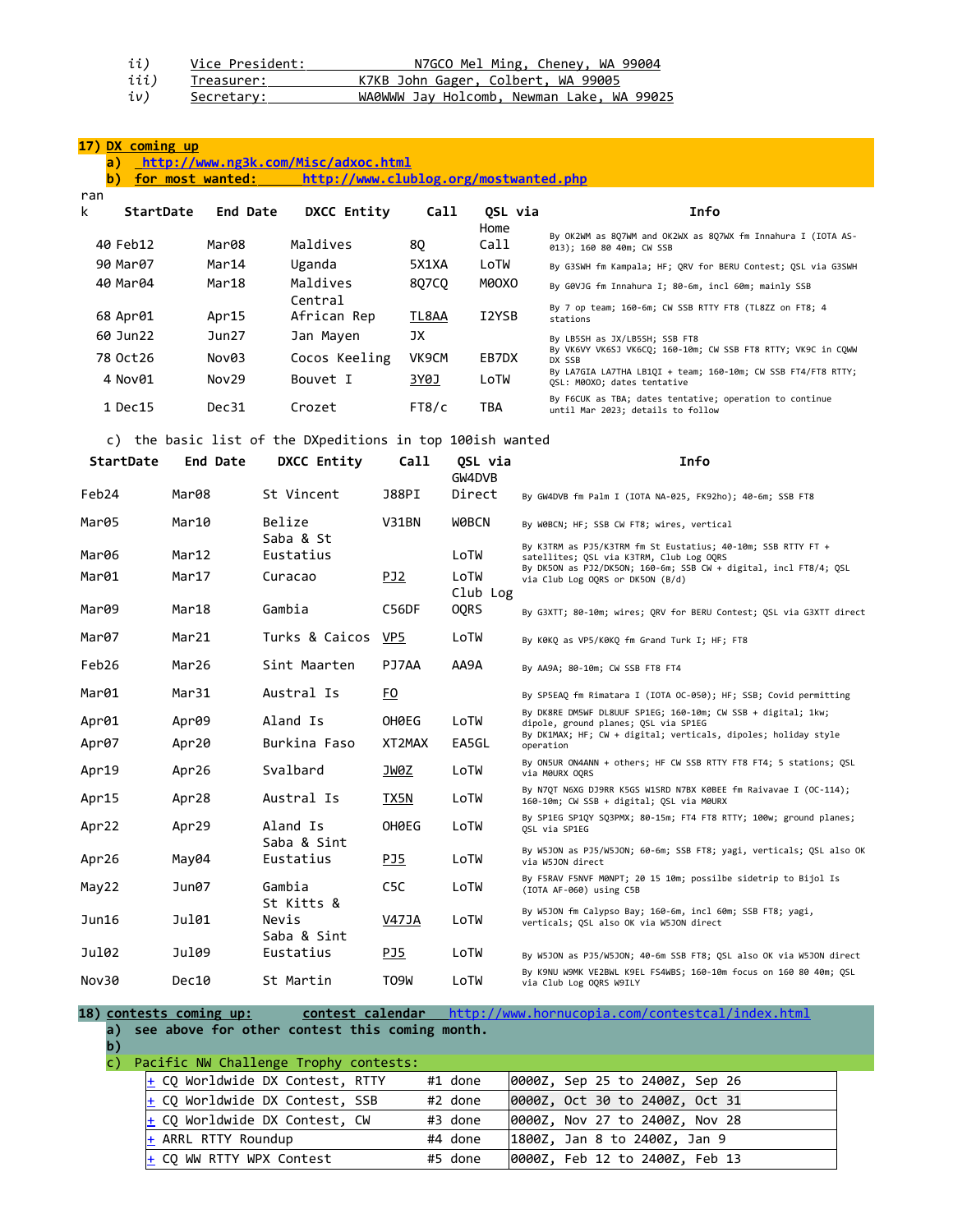| $+$ ARRL Inter. DX Contest, CW     | #6 done | 0000Z, Feb 19 to 2400Z, Feb 20      |
|------------------------------------|---------|-------------------------------------|
| $ +$ ARRL Inter. DX Contest, SSB   | #7 next | 0000Z, Mar 5 to 2400Z, Mar 6        |
| $\pm$ CQ WW WPX Contest, SSB       | #8 next | 0000Z, Mar 26 to 2400Z, Mar 27      |
| $ +$ CO WW WPX Contest, CW         | #9      | 0000Z, May 28 to 2400Z, May 29      |
| $+$ IARU HF World Championship #10 | #10     | 1200Z, Jul 9 to 1200Z, Jul 10, 2021 |

**PACNWDX challenge trophy cup contests,above:**

**a. please send your claimed scores in body of email to SDXA io group or to the secretary**  b. to help keep the super check partial files complete consider to cc <u>[k5zd@contesting.com](mailto:k5zd@contesting.com)</u> when you submit your Cabrillo logs.

**19) SDXA membership**

| call          | operator | sort           | mar<br>22    | feb<br>22    | jan<br>22    | dec<br>21    | nov<br>21    | oct<br>21      | sep<br>21     | july<br>21    | june<br>21               | may<br>21      | apr<br>21                | 25<br>mar                | mar<br>21      | feb<br>21      | jan<br>21                |
|---------------|----------|----------------|--------------|--------------|--------------|--------------|--------------|----------------|---------------|---------------|--------------------------|----------------|--------------------------|--------------------------|----------------|----------------|--------------------------|
| AA6TO         | Gordon   | $\mathbf{1}$   |              |              |              |              |              |                |               |               |                          |                |                          |                          |                |                |                          |
| AC7GL         | Rod      |                |              |              |              |              |              | $\overline{a}$ | $\frac{1}{2}$ | $\frac{1}{2}$ | $\overline{\phantom{a}}$ | $\frac{1}{2}$  | $\overline{\phantom{a}}$ | $\overline{\phantom{a}}$ | $\overline{a}$ | $\frac{1}{2}$  | $\overline{\phantom{a}}$ |
| AC7MV         | David    | $\overline{2}$ |              |              |              |              |              |                |               |               |                          |                |                          |                          |                |                |                          |
| AD7QJ         | Harold   | 3              | 1            | 1            | 1            | 1            |              | 1              | 1             |               | 1                        | 1              | 1                        | 1                        | 1              | 1              | 1                        |
| AD7XG         | Gary     | 4              | $\mathbf 1$  | $\mathbf 1$  | 1            | 1            | 1            | $\mathbf 1$    | $\mathbf 1$   | 1             | 1                        | 1              | 1                        | $\mathbf 1$              | 1              | 1              | $\mathbf 1$              |
| AD7XG-<br>XYL | Svetlana | 5              |              |              |              |              |              |                |               |               |                          |                |                          |                          |                | $\mathbf{1}$   | $\mathbf 1$              |
| AE7GT         | MaryBeth | 6              |              |              |              |              |              |                |               |               |                          |                |                          |                          |                |                |                          |
| AF7WH         | Dale     | 7              |              |              | 1            | $\mathbf 1$  |              |                |               |               |                          |                |                          | $\mathbf{1}$             | $\mathbf 1$    | 1              | 1                        |
| AG7IG         | Mike     | 8              | $\mathbf{1}$ | $\mathbf{1}$ | $\mathbf 1$  | $\mathbf{1}$ | $\mathbf{1}$ | $\mathbf{1}$   | $\mathbf{1}$  | $\mathbf{1}$  | $\mathbf{1}$             |                | $\mathbf{1}$             |                          |                | $\mathbf{1}$   | $\mathbf{1}$             |
| AG7QP         | Frank    | 9              | $\mathbf{1}$ | $\mathbf{1}$ | $\mathbf 1$  | $\mathbf{1}$ |              | $\mathbf{1}$   | $\mathbf{1}$  | $\mathbf 1$   |                          |                | $\mathbf{1}$             |                          |                | $\mathbf{1}$   |                          |
| AI7CR         | Josh     | 10             |              |              |              |              |              |                |               |               |                          |                |                          |                          |                |                |                          |
| JA3CZY        | Elvin    | 11             |              |              |              |              |              |                |               |               |                          |                | 1                        |                          | 1              | 1              |                          |
| <b>KØNG</b>   | Peter    | 12             | 1            | 1            | $\mathbf 1$  | $\mathbf 1$  |              | 1              | $\mathbf 1$   | 1             | 1                        | 1              | 1                        | 1                        | 1              | 1              | 1                        |
| K2GEP         | Gregory  | 12.5           |              |              |              |              |              |                | $\sim$ $\sim$ | $-$           | $\sim$ $\sim$            | $-$            | $\sim$ $\sim$            | $-$                      | $\sim$ $\sim$  | $-$            | $-$                      |
| K7AWB         | Steve    | 13             |              | $\mathbf{1}$ |              |              |              |                |               |               |                          |                |                          |                          |                |                |                          |
| K7EFX         | John     | 14             |              |              |              |              |              |                |               |               |                          |                |                          |                          |                |                |                          |
| K7GS          | Gary     | 15             | $\mathbf{1}$ | $\mathbf{1}$ | 1            | $\mathbf{1}$ | $\mathbf{1}$ |                | $\mathbf{1}$  | $\mathbf 1$   | $\mathbf{1}$             | $\mathbf{1}$   | $\mathbf{1}$             | $\mathbf{1}$             | $\mathbf{1}$   | $\mathbf{1}$   | $\mathbf{1}$             |
| K7HPT         | Mark     | 16             |              |              |              |              |              |                |               |               |                          |                |                          |                          |                | $\mathbf{1}$   |                          |
| K7KB          | John     | $17\,$         | $\mathbf 1$  | $\mathbf{1}$ | $\mathbf 1$  | $\mathbf 1$  |              | $\mathbf{1}$   | $\mathbf 1$   |               | $\mathbf{1}$             | 1              | $\mathbf{1}$             | 1                        | 1              | $\mathbf{1}$   | 1                        |
| K7PEW         | Nick     | 17.5           |              |              |              |              |              |                |               |               |                          | $\overline{a}$ | $\sim$ $\sim$            | $\overline{a}$           | $\sim$ $\sim$  | $\overline{a}$ | $\overline{a}$           |
| K7PHM         | Rick     | 17.8           | $\mathbf 1$  | 1            |              |              |              |                |               |               | $\mathbf 1$              | $-$            | $\overline{a}$           | $-$                      | $\sim$         | $\overline{a}$ | $\overline{a}$           |
| K7STO         | Michael  | 18             | $\mathbf{1}$ | $\mathbf{1}$ | $\mathbf 1$  |              | $\mathbf{1}$ | $\mathbf{1}$   | $\mathbf{1}$  | $\mathbf{1}$  | $\mathbf{1}$             |                | $\mathbf{1}$             |                          | 1              | 1              | 1                        |
| K7TM          | Bob      | 19             |              | $\mathbf{1}$ | 1            | $\mathbf 1$  | 1            | $\mathbf{1}$   |               | 1             | $\mathbf{1}$             | $\mathbf 1$    | $\mathbf{1}$             | 1                        | 1              | 1              | 1                        |
| K7TQ          | Randy    | 19.5           |              | $\mathbf{1}$ | $\mathbf 1$  | $\mathbf{1}$ | $\mathbf{1}$ |                | $\mathbf{1}$  | 1             | $\mathbf{1}$             |                | $\mathbf{1}$             | $- - -$                  | $\overline{a}$ | $\ddotsc$      | $- - -$                  |
| KB7BEK        | Cathy    | 20             |              |              |              |              |              |                |               |               |                          |                |                          |                          |                |                |                          |
| KC7AAD        | Rod      | 20.5           |              |              |              |              |              |                |               |               | $\mathbf{1}$             |                |                          |                          |                | $\mathbf{1}$   |                          |
| KC7TTM        | Cleo     | 21             |              |              |              |              |              |                |               |               |                          |                |                          |                          |                |                |                          |
| KC7UG         | Tom      | 22             |              |              | $\mathbf{1}$ |              |              | 1              | 1             |               |                          |                |                          |                          |                |                | $\mathbf 1$              |
| KD7GHZ        | Mike     | 23             |              | $\mathbf{1}$ | 1            | $\mathbf{1}$ |              |                | 1             |               |                          | $\mathbf{1}$   |                          |                          |                |                |                          |
| <b>KF7PBM</b> | Joseph   | 24             |              |              |              |              |              |                |               |               |                          |                |                          |                          |                |                |                          |
|               |          | 25             |              |              |              |              |              |                |               |               |                          |                |                          |                          |                |                |                          |
| KI7DG         | Chuck    | 26             | $\mathbf{1}$ |              | 1            | $\mathbf 1$  | 1            | $\mathbf{1}$   | $\mathbf 1$   |               | $\mathbf{1}$             |                | 1                        |                          |                |                |                          |
| KJ7IEA        | Peter    | 27             | 1            | $\mathbf{1}$ | 1            | 1            | 1            | $\mathbf{1}$   | $\mathbf 1$   | $\mathbf{1}$  | $\mathbf 1$              | $\mathbf{1}$   | 1                        | 1                        | $\mathbf{1}$   | $\mathbf{1}$   | $\mathbf{1}$             |
| KJ7QEX        | Jason    | 28             |              |              |              |              |              |                |               |               |                          |                | $\mathbf{1}$             |                          | 1              | 1              |                          |
| KK9HAM        | Albin    | 29             |              |              |              |              |              |                |               |               |                          |                |                          |                          |                |                |                          |
| KQ7C          | Sarah    | 30             |              |              |              |              |              |                |               |               |                          |                |                          |                          |                |                |                          |
| N7AU          | Bob      | 31             |              |              |              |              |              |                |               |               |                          |                | $\mathbf{1}$             |                          |                |                |                          |
| N7CXI         | Jim      | 32             |              |              |              |              |              |                |               |               |                          |                |                          |                          |                |                |                          |
| N7ESU         | Jim      | 33             | $\mathbf{1}$ | $\mathbf{1}$ | $\mathbf{1}$ | $\mathbf{1}$ | $\mathbf{1}$ |                |               | $\mathbf{1}$  | $\mathbf{1}$             | $\mathbf{1}$   | $\mathbf{1}$             | $\mathbf{1}$             | 1              | 1              | 1                        |
| N7GCO         | Mel      | 34             | $\mathbf{1}$ | 1            | 1            | 1            | 1            | $\mathbf{1}$   | 1             | 1             | 1                        | 1              | $\mathbf{1}$             | $\mathbf{1}$             | 1              | $\mathbf{1}$   | 1                        |
| N7ID          | Mike     | 34.2           |              |              | $\mathbf{1}$ |              |              |                | $\frac{1}{2}$ | $\frac{1}{2}$ | $\overline{\phantom{a}}$ | $\frac{1}{2}$  | $\overline{\phantom{a}}$ | $\overline{\phantom{a}}$ | $\frac{1}{2}$  | $\overline{a}$ | $\overline{\phantom{a}}$ |
| N7LL          | David    | 34.5           |              | 1            |              | 1            | 1            |                |               |               | 1                        | 1              | $\overline{a}$           | $\overline{a}$           | $\sim$         | $\overline{a}$ | $\sim$ $-$               |
| N7QT          | Rob      | 35             |              |              |              | $\mathbf 1$  |              |                | $\mathbf{1}$  |               | $\mathbf{1}$             |                | $\mathbf{1}$             |                          |                |                |                          |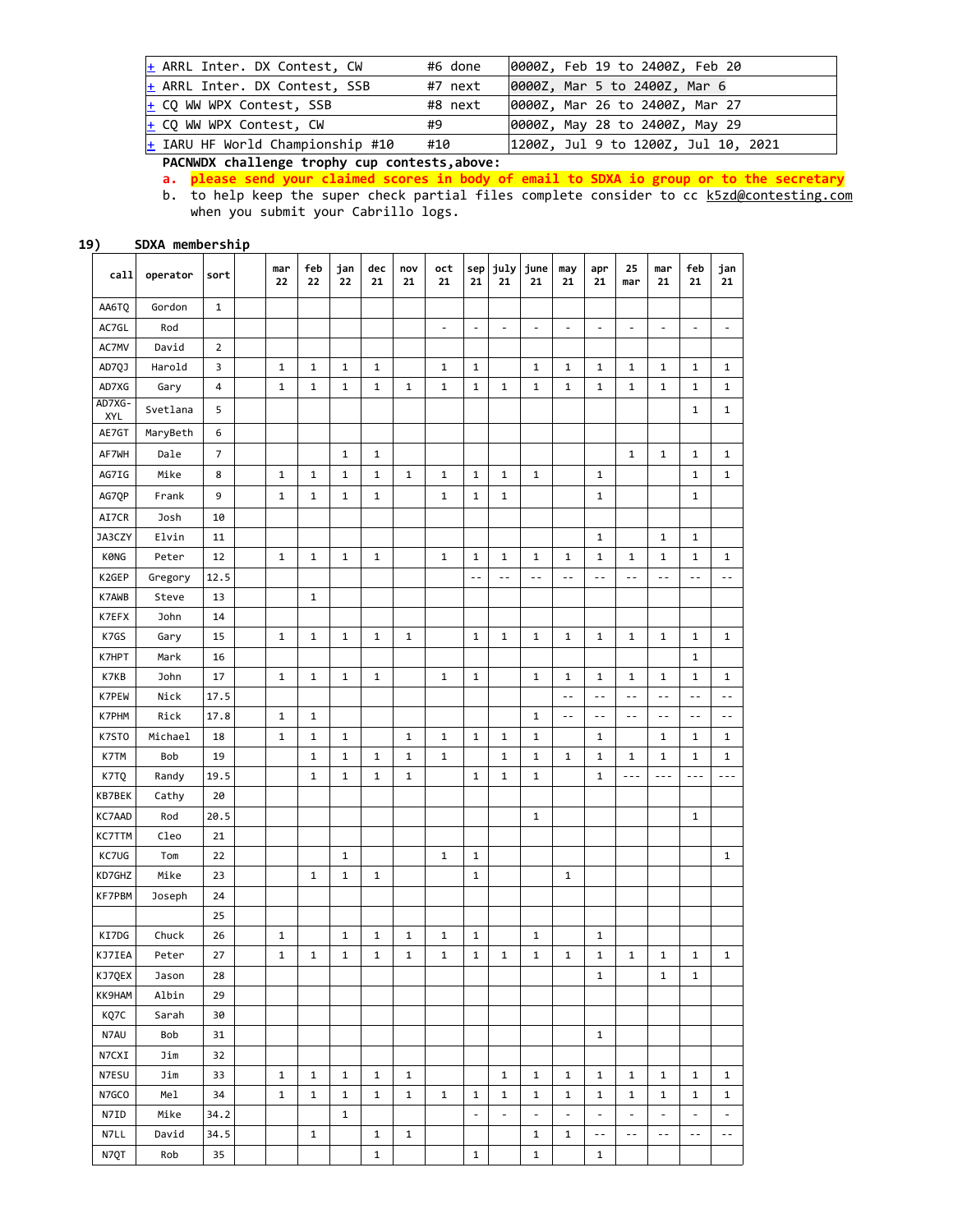| N7UVH<br>Murph<br>37<br>$\mathbf 1$<br>$\mathbf{1}$<br>$\mathbf 1$<br>1<br>$\mathbf{1}$<br>1<br>$\mathbf{1}$<br>1<br>$\mathbf{1}$<br>1<br>N7ZUF<br>37.5<br>$\mathbf{1}$<br>1<br>$\mathbf{1}$<br>$\mathbf 1$<br>$\mathbf 1$<br>1<br>$\mathbf{1}$<br>Jay<br>$\overline{\phantom{a}}$<br>$\overline{\phantom{0}}$<br>$\overline{\phantom{a}}$<br>$\qquad \qquad -$<br>$\overline{\phantom{m}}$<br>$\overline{\phantom{a}}$<br>$\qquad \qquad -$<br>$\qquad \qquad -$<br>37.7<br>$\mathbf{1}$<br>$\mathbf{1}$<br>NA7TP<br>Ted<br>1<br>1<br>$\mathbf{1}$<br>5<br>NE7F<br>Jim<br>38<br>Cal<br>NH7S<br>39<br>NZ2S<br>Jeff<br>40<br>$\mathbf{1}$<br>$\mathbf{1}$<br>$\mathbf{1}$<br>$\mathbf 1$<br>$\mathbf{1}$<br>$\mathbf{1}$<br>1<br>$\mathbf{1}$<br>$\mathbf{1}$<br>$\mathbf{1}$<br>$\mathbf{1}$<br>$\mathbf{1}$<br>$\mathbf{1}$<br>WOCG/<br>Geoff<br>$\mathbf 1$<br>41<br>PJ2DX<br>W3AS<br>42<br>$\mathbf{1}$<br>$\mathbf 1$<br>Doug<br>1<br>1<br>W6AEA<br>George<br>43<br>$\mathbf{1}$<br>W6WBO<br>Steven<br>44<br>W7BHP<br>44.5<br>Dick<br>Brandon<br>W7BKS<br>44.7<br>$\mathbf 1$<br>1<br>1<br>$\mathbf{1}$<br>1<br>$\overline{\phantom{a}}$<br>$\overline{\phantom{a}}$<br>$\overline{\phantom{a}}$<br>$\overline{\phantom{a}}$<br>$\overline{\phantom{a}}$<br>$\overline{\phantom{a}}$<br>$\qquad \qquad \blacksquare$<br>W7CD(9)<br>John (Janus<br>45<br>1<br>H3JZ)<br>z)<br>$\mathbf{1}$<br>W7CEG<br>Charlie<br>45.5<br>$\mathbf{1}$<br>$\mathbf{1}$<br>$\overline{\phantom{a}}$<br>$\overline{\phantom{a}}$<br>$\overline{\phantom{a}}$<br>W7DRN<br>Anita<br>45.7<br>W7GSV<br>Robert<br>$\mathbf{1}$<br>$\mathbf 1$<br>46<br>W7GTF<br>Ron<br>47<br>W7MEM<br>Mark<br>48<br>W7PEG<br>49<br>Peggy<br>W7SX<br>Robert<br>50<br>W7TG<br>Tom<br>51<br>W7UJ<br>Ed<br>52<br><b>WAOWWW</b><br>53<br>$\mathbf 1$<br>$\mathbf 1$<br>$\mathbf{1}$<br>$\mathbf{1}$<br>$\mathbf 1$<br>1<br>$\mathbf 1$<br>$\mathbf{1}$<br>1<br>$\mathbf{1}$<br>1<br>$\mathbf{1}$<br>$\mathbf 1$<br>$\mathbf 1$<br>1<br>Jay<br>WA1PMA<br>Wayne<br>54<br>WA6NDR<br>Rick<br>55<br>$\mathbf{1}$<br>$\mathbf{1}$<br>$\mathbf{1}$<br>$\overline{\phantom{a}}$<br>WA7AQH<br>Del<br>56<br>$\mathbf 1$<br>1<br>$\mathbf{1}$<br>$\mathbf 1$<br>1<br>$\mathbf 1$<br>$\mathbf{1}$<br>1<br>1<br>$\mathbf{1}$<br>$\mathbf{1}$<br>1<br>WA7CPA<br>Robin<br>57<br>$\mathbf{1}$<br>$\mathbf{1}$<br>WA7F<br>Dave<br>58<br>1<br>1<br>$\mathbf{1}$<br>1<br>59<br>WA7TNT<br>Dave<br>$\mathbf{1}$<br>$\mathbf{1}$<br>$\mathbf{1}$<br>$\mathbf{1}$<br>WB7UNU<br>60<br>Lynn<br>1<br>1<br>WS7I<br>1<br>1<br>Jay<br>61<br>1<br>1<br>WU7X<br>Dale<br>62<br>1<br>1<br>1<br>1<br>1<br>1<br>WW5A<br>62.5<br>Ken<br>$ -$<br>$ -$<br>$ -$<br>$ -$<br>$-$<br>$-$<br>WX7B<br>Chris<br>$\mathbf{1}$<br>63<br>WX7DX<br>Karl<br>64<br>Janet<br>WX7P<br>65<br>$\mathbf{1}$<br>1<br>29<br>16<br>66<br>21<br>28<br>23<br>25<br>19<br>17<br>27<br>15<br>23<br>16<br>19<br>29<br>24<br>visito<br>#in attend<br>$\overline{2}$<br>5<br>0<br>3<br>3<br>67<br>$\mathbf{1}$<br>0<br>$\mathbf{1}$<br>0<br>4<br>3<br>$\mathbf{1}$<br>4<br>6<br>$\overline{2}$<br>$\mathsf{rs}\xspace$<br>af7oa<br>dana<br>71<br>Frank<br>ag7qp<br>72<br>$\sim$ $\sim$<br>$-$<br>$- -$<br>k1dg<br>doug<br>73<br>$\mathbf{1}$<br>k2amf<br>nei1<br>74<br>k5zd<br>Randy<br>75<br>k7ake<br>Gary<br>75.5<br>$\mathbf 1$<br>$\mathbf{1}$<br>k6ei<br>Jim<br>76<br>$\mathbf 1$<br>John<br>k6mm<br>76.5<br>$\mathbf{1}$<br>k7ar<br>Al<br>77<br>$\mathbf{1}$<br>$k7gs -$<br>Cille<br>78<br>xyl<br>Rick<br>k7phm<br>79<br>$\mathbf{1}$<br>$\mathbf{1}$<br>$- - -$<br>$\sim$ $ \sim$<br>$\sim$ $ \sim$ | N7SJM | Scott | 36 | $\mathbf 1$ |  | $\mathbf{1}$ | $\mathbf 1$ |         | $\mathbf{1}$ | 1       | $\mathbf 1$ | 1       |              | 1            | $\mathbf 1$ | 1 |
|------------------------------------------------------------------------------------------------------------------------------------------------------------------------------------------------------------------------------------------------------------------------------------------------------------------------------------------------------------------------------------------------------------------------------------------------------------------------------------------------------------------------------------------------------------------------------------------------------------------------------------------------------------------------------------------------------------------------------------------------------------------------------------------------------------------------------------------------------------------------------------------------------------------------------------------------------------------------------------------------------------------------------------------------------------------------------------------------------------------------------------------------------------------------------------------------------------------------------------------------------------------------------------------------------------------------------------------------------------------------------------------------------------------------------------------------------------------------------------------------------------------------------------------------------------------------------------------------------------------------------------------------------------------------------------------------------------------------------------------------------------------------------------------------------------------------------------------------------------------------------------------------------------------------------------------------------------------------------------------------------------------------------------------------------------------------------------------------------------------------------------------------------------------------------------------------------------------------------------------------------------------------------------------------------------------------------------------------------------------------------------------------------------------------------------------------------------------------------------------------------------------------------------------------------------------------------------------------------------------------------------------------------------------------------------------------------------------------------------------------------------------------------------------------------------------------------------------------------------------------------------------------------------------------------------------------------------------------------------------------------------------------------------------------------------------------------------------------------------------------------------------------------------------------------------------------------------------------------------------------------------------------------------------------------------------------------------------------------------------------------------------------------------------------------------------------------------------------------------------------------------------------------------------------------------------------------------------------|-------|-------|----|-------------|--|--------------|-------------|---------|--------------|---------|-------------|---------|--------------|--------------|-------------|---|
|                                                                                                                                                                                                                                                                                                                                                                                                                                                                                                                                                                                                                                                                                                                                                                                                                                                                                                                                                                                                                                                                                                                                                                                                                                                                                                                                                                                                                                                                                                                                                                                                                                                                                                                                                                                                                                                                                                                                                                                                                                                                                                                                                                                                                                                                                                                                                                                                                                                                                                                                                                                                                                                                                                                                                                                                                                                                                                                                                                                                                                                                                                                                                                                                                                                                                                                                                                                                                                                                                                                                                                                                |       |       |    |             |  |              |             |         |              |         |             |         |              |              |             |   |
|                                                                                                                                                                                                                                                                                                                                                                                                                                                                                                                                                                                                                                                                                                                                                                                                                                                                                                                                                                                                                                                                                                                                                                                                                                                                                                                                                                                                                                                                                                                                                                                                                                                                                                                                                                                                                                                                                                                                                                                                                                                                                                                                                                                                                                                                                                                                                                                                                                                                                                                                                                                                                                                                                                                                                                                                                                                                                                                                                                                                                                                                                                                                                                                                                                                                                                                                                                                                                                                                                                                                                                                                |       |       |    |             |  |              |             |         |              |         |             |         |              |              |             |   |
|                                                                                                                                                                                                                                                                                                                                                                                                                                                                                                                                                                                                                                                                                                                                                                                                                                                                                                                                                                                                                                                                                                                                                                                                                                                                                                                                                                                                                                                                                                                                                                                                                                                                                                                                                                                                                                                                                                                                                                                                                                                                                                                                                                                                                                                                                                                                                                                                                                                                                                                                                                                                                                                                                                                                                                                                                                                                                                                                                                                                                                                                                                                                                                                                                                                                                                                                                                                                                                                                                                                                                                                                |       |       |    |             |  |              |             |         |              |         |             |         |              |              |             |   |
|                                                                                                                                                                                                                                                                                                                                                                                                                                                                                                                                                                                                                                                                                                                                                                                                                                                                                                                                                                                                                                                                                                                                                                                                                                                                                                                                                                                                                                                                                                                                                                                                                                                                                                                                                                                                                                                                                                                                                                                                                                                                                                                                                                                                                                                                                                                                                                                                                                                                                                                                                                                                                                                                                                                                                                                                                                                                                                                                                                                                                                                                                                                                                                                                                                                                                                                                                                                                                                                                                                                                                                                                |       |       |    |             |  |              |             |         |              |         |             |         |              |              |             |   |
|                                                                                                                                                                                                                                                                                                                                                                                                                                                                                                                                                                                                                                                                                                                                                                                                                                                                                                                                                                                                                                                                                                                                                                                                                                                                                                                                                                                                                                                                                                                                                                                                                                                                                                                                                                                                                                                                                                                                                                                                                                                                                                                                                                                                                                                                                                                                                                                                                                                                                                                                                                                                                                                                                                                                                                                                                                                                                                                                                                                                                                                                                                                                                                                                                                                                                                                                                                                                                                                                                                                                                                                                |       |       |    |             |  |              |             |         |              |         |             |         |              |              |             |   |
|                                                                                                                                                                                                                                                                                                                                                                                                                                                                                                                                                                                                                                                                                                                                                                                                                                                                                                                                                                                                                                                                                                                                                                                                                                                                                                                                                                                                                                                                                                                                                                                                                                                                                                                                                                                                                                                                                                                                                                                                                                                                                                                                                                                                                                                                                                                                                                                                                                                                                                                                                                                                                                                                                                                                                                                                                                                                                                                                                                                                                                                                                                                                                                                                                                                                                                                                                                                                                                                                                                                                                                                                |       |       |    |             |  |              |             |         |              |         |             |         |              |              |             |   |
|                                                                                                                                                                                                                                                                                                                                                                                                                                                                                                                                                                                                                                                                                                                                                                                                                                                                                                                                                                                                                                                                                                                                                                                                                                                                                                                                                                                                                                                                                                                                                                                                                                                                                                                                                                                                                                                                                                                                                                                                                                                                                                                                                                                                                                                                                                                                                                                                                                                                                                                                                                                                                                                                                                                                                                                                                                                                                                                                                                                                                                                                                                                                                                                                                                                                                                                                                                                                                                                                                                                                                                                                |       |       |    |             |  |              |             |         |              |         |             |         |              |              |             |   |
|                                                                                                                                                                                                                                                                                                                                                                                                                                                                                                                                                                                                                                                                                                                                                                                                                                                                                                                                                                                                                                                                                                                                                                                                                                                                                                                                                                                                                                                                                                                                                                                                                                                                                                                                                                                                                                                                                                                                                                                                                                                                                                                                                                                                                                                                                                                                                                                                                                                                                                                                                                                                                                                                                                                                                                                                                                                                                                                                                                                                                                                                                                                                                                                                                                                                                                                                                                                                                                                                                                                                                                                                |       |       |    |             |  |              |             |         |              |         |             |         |              |              |             |   |
|                                                                                                                                                                                                                                                                                                                                                                                                                                                                                                                                                                                                                                                                                                                                                                                                                                                                                                                                                                                                                                                                                                                                                                                                                                                                                                                                                                                                                                                                                                                                                                                                                                                                                                                                                                                                                                                                                                                                                                                                                                                                                                                                                                                                                                                                                                                                                                                                                                                                                                                                                                                                                                                                                                                                                                                                                                                                                                                                                                                                                                                                                                                                                                                                                                                                                                                                                                                                                                                                                                                                                                                                |       |       |    |             |  |              |             |         |              |         |             |         |              |              |             |   |
|                                                                                                                                                                                                                                                                                                                                                                                                                                                                                                                                                                                                                                                                                                                                                                                                                                                                                                                                                                                                                                                                                                                                                                                                                                                                                                                                                                                                                                                                                                                                                                                                                                                                                                                                                                                                                                                                                                                                                                                                                                                                                                                                                                                                                                                                                                                                                                                                                                                                                                                                                                                                                                                                                                                                                                                                                                                                                                                                                                                                                                                                                                                                                                                                                                                                                                                                                                                                                                                                                                                                                                                                |       |       |    |             |  |              |             |         |              |         |             |         |              |              |             |   |
|                                                                                                                                                                                                                                                                                                                                                                                                                                                                                                                                                                                                                                                                                                                                                                                                                                                                                                                                                                                                                                                                                                                                                                                                                                                                                                                                                                                                                                                                                                                                                                                                                                                                                                                                                                                                                                                                                                                                                                                                                                                                                                                                                                                                                                                                                                                                                                                                                                                                                                                                                                                                                                                                                                                                                                                                                                                                                                                                                                                                                                                                                                                                                                                                                                                                                                                                                                                                                                                                                                                                                                                                |       |       |    |             |  |              |             |         |              |         |             |         |              |              |             |   |
|                                                                                                                                                                                                                                                                                                                                                                                                                                                                                                                                                                                                                                                                                                                                                                                                                                                                                                                                                                                                                                                                                                                                                                                                                                                                                                                                                                                                                                                                                                                                                                                                                                                                                                                                                                                                                                                                                                                                                                                                                                                                                                                                                                                                                                                                                                                                                                                                                                                                                                                                                                                                                                                                                                                                                                                                                                                                                                                                                                                                                                                                                                                                                                                                                                                                                                                                                                                                                                                                                                                                                                                                |       |       |    |             |  |              |             |         |              |         |             |         |              |              |             |   |
|                                                                                                                                                                                                                                                                                                                                                                                                                                                                                                                                                                                                                                                                                                                                                                                                                                                                                                                                                                                                                                                                                                                                                                                                                                                                                                                                                                                                                                                                                                                                                                                                                                                                                                                                                                                                                                                                                                                                                                                                                                                                                                                                                                                                                                                                                                                                                                                                                                                                                                                                                                                                                                                                                                                                                                                                                                                                                                                                                                                                                                                                                                                                                                                                                                                                                                                                                                                                                                                                                                                                                                                                |       |       |    |             |  |              |             |         |              |         |             |         |              |              |             |   |
|                                                                                                                                                                                                                                                                                                                                                                                                                                                                                                                                                                                                                                                                                                                                                                                                                                                                                                                                                                                                                                                                                                                                                                                                                                                                                                                                                                                                                                                                                                                                                                                                                                                                                                                                                                                                                                                                                                                                                                                                                                                                                                                                                                                                                                                                                                                                                                                                                                                                                                                                                                                                                                                                                                                                                                                                                                                                                                                                                                                                                                                                                                                                                                                                                                                                                                                                                                                                                                                                                                                                                                                                |       |       |    |             |  |              |             |         |              |         |             |         |              |              |             |   |
|                                                                                                                                                                                                                                                                                                                                                                                                                                                                                                                                                                                                                                                                                                                                                                                                                                                                                                                                                                                                                                                                                                                                                                                                                                                                                                                                                                                                                                                                                                                                                                                                                                                                                                                                                                                                                                                                                                                                                                                                                                                                                                                                                                                                                                                                                                                                                                                                                                                                                                                                                                                                                                                                                                                                                                                                                                                                                                                                                                                                                                                                                                                                                                                                                                                                                                                                                                                                                                                                                                                                                                                                |       |       |    |             |  |              |             |         |              |         |             |         |              |              |             |   |
|                                                                                                                                                                                                                                                                                                                                                                                                                                                                                                                                                                                                                                                                                                                                                                                                                                                                                                                                                                                                                                                                                                                                                                                                                                                                                                                                                                                                                                                                                                                                                                                                                                                                                                                                                                                                                                                                                                                                                                                                                                                                                                                                                                                                                                                                                                                                                                                                                                                                                                                                                                                                                                                                                                                                                                                                                                                                                                                                                                                                                                                                                                                                                                                                                                                                                                                                                                                                                                                                                                                                                                                                |       |       |    |             |  |              |             |         |              |         |             |         |              |              |             |   |
|                                                                                                                                                                                                                                                                                                                                                                                                                                                                                                                                                                                                                                                                                                                                                                                                                                                                                                                                                                                                                                                                                                                                                                                                                                                                                                                                                                                                                                                                                                                                                                                                                                                                                                                                                                                                                                                                                                                                                                                                                                                                                                                                                                                                                                                                                                                                                                                                                                                                                                                                                                                                                                                                                                                                                                                                                                                                                                                                                                                                                                                                                                                                                                                                                                                                                                                                                                                                                                                                                                                                                                                                |       |       |    |             |  |              |             |         |              |         |             |         |              |              |             |   |
|                                                                                                                                                                                                                                                                                                                                                                                                                                                                                                                                                                                                                                                                                                                                                                                                                                                                                                                                                                                                                                                                                                                                                                                                                                                                                                                                                                                                                                                                                                                                                                                                                                                                                                                                                                                                                                                                                                                                                                                                                                                                                                                                                                                                                                                                                                                                                                                                                                                                                                                                                                                                                                                                                                                                                                                                                                                                                                                                                                                                                                                                                                                                                                                                                                                                                                                                                                                                                                                                                                                                                                                                |       |       |    |             |  |              |             |         |              |         |             |         |              |              |             |   |
|                                                                                                                                                                                                                                                                                                                                                                                                                                                                                                                                                                                                                                                                                                                                                                                                                                                                                                                                                                                                                                                                                                                                                                                                                                                                                                                                                                                                                                                                                                                                                                                                                                                                                                                                                                                                                                                                                                                                                                                                                                                                                                                                                                                                                                                                                                                                                                                                                                                                                                                                                                                                                                                                                                                                                                                                                                                                                                                                                                                                                                                                                                                                                                                                                                                                                                                                                                                                                                                                                                                                                                                                |       |       |    |             |  |              |             |         |              |         |             |         |              |              |             |   |
|                                                                                                                                                                                                                                                                                                                                                                                                                                                                                                                                                                                                                                                                                                                                                                                                                                                                                                                                                                                                                                                                                                                                                                                                                                                                                                                                                                                                                                                                                                                                                                                                                                                                                                                                                                                                                                                                                                                                                                                                                                                                                                                                                                                                                                                                                                                                                                                                                                                                                                                                                                                                                                                                                                                                                                                                                                                                                                                                                                                                                                                                                                                                                                                                                                                                                                                                                                                                                                                                                                                                                                                                |       |       |    |             |  |              |             |         |              |         |             |         |              |              |             |   |
|                                                                                                                                                                                                                                                                                                                                                                                                                                                                                                                                                                                                                                                                                                                                                                                                                                                                                                                                                                                                                                                                                                                                                                                                                                                                                                                                                                                                                                                                                                                                                                                                                                                                                                                                                                                                                                                                                                                                                                                                                                                                                                                                                                                                                                                                                                                                                                                                                                                                                                                                                                                                                                                                                                                                                                                                                                                                                                                                                                                                                                                                                                                                                                                                                                                                                                                                                                                                                                                                                                                                                                                                |       |       |    |             |  |              |             |         |              |         |             |         |              |              |             |   |
|                                                                                                                                                                                                                                                                                                                                                                                                                                                                                                                                                                                                                                                                                                                                                                                                                                                                                                                                                                                                                                                                                                                                                                                                                                                                                                                                                                                                                                                                                                                                                                                                                                                                                                                                                                                                                                                                                                                                                                                                                                                                                                                                                                                                                                                                                                                                                                                                                                                                                                                                                                                                                                                                                                                                                                                                                                                                                                                                                                                                                                                                                                                                                                                                                                                                                                                                                                                                                                                                                                                                                                                                |       |       |    |             |  |              |             |         |              |         |             |         |              |              |             |   |
|                                                                                                                                                                                                                                                                                                                                                                                                                                                                                                                                                                                                                                                                                                                                                                                                                                                                                                                                                                                                                                                                                                                                                                                                                                                                                                                                                                                                                                                                                                                                                                                                                                                                                                                                                                                                                                                                                                                                                                                                                                                                                                                                                                                                                                                                                                                                                                                                                                                                                                                                                                                                                                                                                                                                                                                                                                                                                                                                                                                                                                                                                                                                                                                                                                                                                                                                                                                                                                                                                                                                                                                                |       |       |    |             |  |              |             |         |              |         |             |         |              |              |             |   |
|                                                                                                                                                                                                                                                                                                                                                                                                                                                                                                                                                                                                                                                                                                                                                                                                                                                                                                                                                                                                                                                                                                                                                                                                                                                                                                                                                                                                                                                                                                                                                                                                                                                                                                                                                                                                                                                                                                                                                                                                                                                                                                                                                                                                                                                                                                                                                                                                                                                                                                                                                                                                                                                                                                                                                                                                                                                                                                                                                                                                                                                                                                                                                                                                                                                                                                                                                                                                                                                                                                                                                                                                |       |       |    |             |  |              |             |         |              |         |             |         |              |              |             |   |
|                                                                                                                                                                                                                                                                                                                                                                                                                                                                                                                                                                                                                                                                                                                                                                                                                                                                                                                                                                                                                                                                                                                                                                                                                                                                                                                                                                                                                                                                                                                                                                                                                                                                                                                                                                                                                                                                                                                                                                                                                                                                                                                                                                                                                                                                                                                                                                                                                                                                                                                                                                                                                                                                                                                                                                                                                                                                                                                                                                                                                                                                                                                                                                                                                                                                                                                                                                                                                                                                                                                                                                                                |       |       |    |             |  |              |             |         |              |         |             |         |              |              |             |   |
|                                                                                                                                                                                                                                                                                                                                                                                                                                                                                                                                                                                                                                                                                                                                                                                                                                                                                                                                                                                                                                                                                                                                                                                                                                                                                                                                                                                                                                                                                                                                                                                                                                                                                                                                                                                                                                                                                                                                                                                                                                                                                                                                                                                                                                                                                                                                                                                                                                                                                                                                                                                                                                                                                                                                                                                                                                                                                                                                                                                                                                                                                                                                                                                                                                                                                                                                                                                                                                                                                                                                                                                                |       |       |    |             |  |              |             |         |              |         |             |         |              |              |             |   |
|                                                                                                                                                                                                                                                                                                                                                                                                                                                                                                                                                                                                                                                                                                                                                                                                                                                                                                                                                                                                                                                                                                                                                                                                                                                                                                                                                                                                                                                                                                                                                                                                                                                                                                                                                                                                                                                                                                                                                                                                                                                                                                                                                                                                                                                                                                                                                                                                                                                                                                                                                                                                                                                                                                                                                                                                                                                                                                                                                                                                                                                                                                                                                                                                                                                                                                                                                                                                                                                                                                                                                                                                |       |       |    |             |  |              |             |         |              |         |             |         |              |              |             |   |
|                                                                                                                                                                                                                                                                                                                                                                                                                                                                                                                                                                                                                                                                                                                                                                                                                                                                                                                                                                                                                                                                                                                                                                                                                                                                                                                                                                                                                                                                                                                                                                                                                                                                                                                                                                                                                                                                                                                                                                                                                                                                                                                                                                                                                                                                                                                                                                                                                                                                                                                                                                                                                                                                                                                                                                                                                                                                                                                                                                                                                                                                                                                                                                                                                                                                                                                                                                                                                                                                                                                                                                                                |       |       |    |             |  |              |             |         |              |         |             |         |              |              |             |   |
|                                                                                                                                                                                                                                                                                                                                                                                                                                                                                                                                                                                                                                                                                                                                                                                                                                                                                                                                                                                                                                                                                                                                                                                                                                                                                                                                                                                                                                                                                                                                                                                                                                                                                                                                                                                                                                                                                                                                                                                                                                                                                                                                                                                                                                                                                                                                                                                                                                                                                                                                                                                                                                                                                                                                                                                                                                                                                                                                                                                                                                                                                                                                                                                                                                                                                                                                                                                                                                                                                                                                                                                                |       |       |    |             |  |              |             |         |              |         |             |         |              |              |             |   |
|                                                                                                                                                                                                                                                                                                                                                                                                                                                                                                                                                                                                                                                                                                                                                                                                                                                                                                                                                                                                                                                                                                                                                                                                                                                                                                                                                                                                                                                                                                                                                                                                                                                                                                                                                                                                                                                                                                                                                                                                                                                                                                                                                                                                                                                                                                                                                                                                                                                                                                                                                                                                                                                                                                                                                                                                                                                                                                                                                                                                                                                                                                                                                                                                                                                                                                                                                                                                                                                                                                                                                                                                |       |       |    |             |  |              |             |         |              |         |             |         |              |              |             |   |
|                                                                                                                                                                                                                                                                                                                                                                                                                                                                                                                                                                                                                                                                                                                                                                                                                                                                                                                                                                                                                                                                                                                                                                                                                                                                                                                                                                                                                                                                                                                                                                                                                                                                                                                                                                                                                                                                                                                                                                                                                                                                                                                                                                                                                                                                                                                                                                                                                                                                                                                                                                                                                                                                                                                                                                                                                                                                                                                                                                                                                                                                                                                                                                                                                                                                                                                                                                                                                                                                                                                                                                                                |       |       |    |             |  |              |             |         |              |         |             |         |              |              |             |   |
|                                                                                                                                                                                                                                                                                                                                                                                                                                                                                                                                                                                                                                                                                                                                                                                                                                                                                                                                                                                                                                                                                                                                                                                                                                                                                                                                                                                                                                                                                                                                                                                                                                                                                                                                                                                                                                                                                                                                                                                                                                                                                                                                                                                                                                                                                                                                                                                                                                                                                                                                                                                                                                                                                                                                                                                                                                                                                                                                                                                                                                                                                                                                                                                                                                                                                                                                                                                                                                                                                                                                                                                                |       |       |    |             |  |              |             |         |              |         |             |         |              |              |             |   |
|                                                                                                                                                                                                                                                                                                                                                                                                                                                                                                                                                                                                                                                                                                                                                                                                                                                                                                                                                                                                                                                                                                                                                                                                                                                                                                                                                                                                                                                                                                                                                                                                                                                                                                                                                                                                                                                                                                                                                                                                                                                                                                                                                                                                                                                                                                                                                                                                                                                                                                                                                                                                                                                                                                                                                                                                                                                                                                                                                                                                                                                                                                                                                                                                                                                                                                                                                                                                                                                                                                                                                                                                |       |       |    |             |  |              |             |         |              |         |             |         |              |              |             |   |
|                                                                                                                                                                                                                                                                                                                                                                                                                                                                                                                                                                                                                                                                                                                                                                                                                                                                                                                                                                                                                                                                                                                                                                                                                                                                                                                                                                                                                                                                                                                                                                                                                                                                                                                                                                                                                                                                                                                                                                                                                                                                                                                                                                                                                                                                                                                                                                                                                                                                                                                                                                                                                                                                                                                                                                                                                                                                                                                                                                                                                                                                                                                                                                                                                                                                                                                                                                                                                                                                                                                                                                                                |       |       |    |             |  |              |             |         |              |         |             |         |              |              |             |   |
|                                                                                                                                                                                                                                                                                                                                                                                                                                                                                                                                                                                                                                                                                                                                                                                                                                                                                                                                                                                                                                                                                                                                                                                                                                                                                                                                                                                                                                                                                                                                                                                                                                                                                                                                                                                                                                                                                                                                                                                                                                                                                                                                                                                                                                                                                                                                                                                                                                                                                                                                                                                                                                                                                                                                                                                                                                                                                                                                                                                                                                                                                                                                                                                                                                                                                                                                                                                                                                                                                                                                                                                                |       |       |    |             |  |              |             |         |              |         |             |         |              |              |             |   |
|                                                                                                                                                                                                                                                                                                                                                                                                                                                                                                                                                                                                                                                                                                                                                                                                                                                                                                                                                                                                                                                                                                                                                                                                                                                                                                                                                                                                                                                                                                                                                                                                                                                                                                                                                                                                                                                                                                                                                                                                                                                                                                                                                                                                                                                                                                                                                                                                                                                                                                                                                                                                                                                                                                                                                                                                                                                                                                                                                                                                                                                                                                                                                                                                                                                                                                                                                                                                                                                                                                                                                                                                |       |       |    |             |  |              |             |         |              |         |             |         |              |              |             |   |
|                                                                                                                                                                                                                                                                                                                                                                                                                                                                                                                                                                                                                                                                                                                                                                                                                                                                                                                                                                                                                                                                                                                                                                                                                                                                                                                                                                                                                                                                                                                                                                                                                                                                                                                                                                                                                                                                                                                                                                                                                                                                                                                                                                                                                                                                                                                                                                                                                                                                                                                                                                                                                                                                                                                                                                                                                                                                                                                                                                                                                                                                                                                                                                                                                                                                                                                                                                                                                                                                                                                                                                                                |       |       |    |             |  |              |             |         |              |         |             |         |              |              |             |   |
|                                                                                                                                                                                                                                                                                                                                                                                                                                                                                                                                                                                                                                                                                                                                                                                                                                                                                                                                                                                                                                                                                                                                                                                                                                                                                                                                                                                                                                                                                                                                                                                                                                                                                                                                                                                                                                                                                                                                                                                                                                                                                                                                                                                                                                                                                                                                                                                                                                                                                                                                                                                                                                                                                                                                                                                                                                                                                                                                                                                                                                                                                                                                                                                                                                                                                                                                                                                                                                                                                                                                                                                                |       |       |    |             |  |              |             |         |              |         |             |         |              |              |             |   |
|                                                                                                                                                                                                                                                                                                                                                                                                                                                                                                                                                                                                                                                                                                                                                                                                                                                                                                                                                                                                                                                                                                                                                                                                                                                                                                                                                                                                                                                                                                                                                                                                                                                                                                                                                                                                                                                                                                                                                                                                                                                                                                                                                                                                                                                                                                                                                                                                                                                                                                                                                                                                                                                                                                                                                                                                                                                                                                                                                                                                                                                                                                                                                                                                                                                                                                                                                                                                                                                                                                                                                                                                |       |       |    |             |  |              |             |         |              |         |             |         |              |              |             |   |
|                                                                                                                                                                                                                                                                                                                                                                                                                                                                                                                                                                                                                                                                                                                                                                                                                                                                                                                                                                                                                                                                                                                                                                                                                                                                                                                                                                                                                                                                                                                                                                                                                                                                                                                                                                                                                                                                                                                                                                                                                                                                                                                                                                                                                                                                                                                                                                                                                                                                                                                                                                                                                                                                                                                                                                                                                                                                                                                                                                                                                                                                                                                                                                                                                                                                                                                                                                                                                                                                                                                                                                                                |       |       |    |             |  |              |             |         |              |         |             |         |              |              |             |   |
|                                                                                                                                                                                                                                                                                                                                                                                                                                                                                                                                                                                                                                                                                                                                                                                                                                                                                                                                                                                                                                                                                                                                                                                                                                                                                                                                                                                                                                                                                                                                                                                                                                                                                                                                                                                                                                                                                                                                                                                                                                                                                                                                                                                                                                                                                                                                                                                                                                                                                                                                                                                                                                                                                                                                                                                                                                                                                                                                                                                                                                                                                                                                                                                                                                                                                                                                                                                                                                                                                                                                                                                                |       |       |    |             |  |              |             |         |              |         |             |         |              |              |             |   |
|                                                                                                                                                                                                                                                                                                                                                                                                                                                                                                                                                                                                                                                                                                                                                                                                                                                                                                                                                                                                                                                                                                                                                                                                                                                                                                                                                                                                                                                                                                                                                                                                                                                                                                                                                                                                                                                                                                                                                                                                                                                                                                                                                                                                                                                                                                                                                                                                                                                                                                                                                                                                                                                                                                                                                                                                                                                                                                                                                                                                                                                                                                                                                                                                                                                                                                                                                                                                                                                                                                                                                                                                |       |       |    |             |  |              |             |         |              |         |             |         |              |              |             |   |
|                                                                                                                                                                                                                                                                                                                                                                                                                                                                                                                                                                                                                                                                                                                                                                                                                                                                                                                                                                                                                                                                                                                                                                                                                                                                                                                                                                                                                                                                                                                                                                                                                                                                                                                                                                                                                                                                                                                                                                                                                                                                                                                                                                                                                                                                                                                                                                                                                                                                                                                                                                                                                                                                                                                                                                                                                                                                                                                                                                                                                                                                                                                                                                                                                                                                                                                                                                                                                                                                                                                                                                                                |       |       |    |             |  |              |             |         |              |         |             |         |              |              |             |   |
|                                                                                                                                                                                                                                                                                                                                                                                                                                                                                                                                                                                                                                                                                                                                                                                                                                                                                                                                                                                                                                                                                                                                                                                                                                                                                                                                                                                                                                                                                                                                                                                                                                                                                                                                                                                                                                                                                                                                                                                                                                                                                                                                                                                                                                                                                                                                                                                                                                                                                                                                                                                                                                                                                                                                                                                                                                                                                                                                                                                                                                                                                                                                                                                                                                                                                                                                                                                                                                                                                                                                                                                                |       |       |    |             |  |              |             |         |              |         |             |         |              |              |             |   |
|                                                                                                                                                                                                                                                                                                                                                                                                                                                                                                                                                                                                                                                                                                                                                                                                                                                                                                                                                                                                                                                                                                                                                                                                                                                                                                                                                                                                                                                                                                                                                                                                                                                                                                                                                                                                                                                                                                                                                                                                                                                                                                                                                                                                                                                                                                                                                                                                                                                                                                                                                                                                                                                                                                                                                                                                                                                                                                                                                                                                                                                                                                                                                                                                                                                                                                                                                                                                                                                                                                                                                                                                |       |       |    |             |  |              |             |         |              |         |             |         |              |              |             |   |
|                                                                                                                                                                                                                                                                                                                                                                                                                                                                                                                                                                                                                                                                                                                                                                                                                                                                                                                                                                                                                                                                                                                                                                                                                                                                                                                                                                                                                                                                                                                                                                                                                                                                                                                                                                                                                                                                                                                                                                                                                                                                                                                                                                                                                                                                                                                                                                                                                                                                                                                                                                                                                                                                                                                                                                                                                                                                                                                                                                                                                                                                                                                                                                                                                                                                                                                                                                                                                                                                                                                                                                                                |       |       |    |             |  |              |             |         |              |         |             |         |              |              |             |   |
|                                                                                                                                                                                                                                                                                                                                                                                                                                                                                                                                                                                                                                                                                                                                                                                                                                                                                                                                                                                                                                                                                                                                                                                                                                                                                                                                                                                                                                                                                                                                                                                                                                                                                                                                                                                                                                                                                                                                                                                                                                                                                                                                                                                                                                                                                                                                                                                                                                                                                                                                                                                                                                                                                                                                                                                                                                                                                                                                                                                                                                                                                                                                                                                                                                                                                                                                                                                                                                                                                                                                                                                                |       |       |    |             |  |              |             |         |              |         |             |         |              |              |             |   |
|                                                                                                                                                                                                                                                                                                                                                                                                                                                                                                                                                                                                                                                                                                                                                                                                                                                                                                                                                                                                                                                                                                                                                                                                                                                                                                                                                                                                                                                                                                                                                                                                                                                                                                                                                                                                                                                                                                                                                                                                                                                                                                                                                                                                                                                                                                                                                                                                                                                                                                                                                                                                                                                                                                                                                                                                                                                                                                                                                                                                                                                                                                                                                                                                                                                                                                                                                                                                                                                                                                                                                                                                |       |       |    |             |  |              |             |         |              |         |             |         |              |              |             |   |
|                                                                                                                                                                                                                                                                                                                                                                                                                                                                                                                                                                                                                                                                                                                                                                                                                                                                                                                                                                                                                                                                                                                                                                                                                                                                                                                                                                                                                                                                                                                                                                                                                                                                                                                                                                                                                                                                                                                                                                                                                                                                                                                                                                                                                                                                                                                                                                                                                                                                                                                                                                                                                                                                                                                                                                                                                                                                                                                                                                                                                                                                                                                                                                                                                                                                                                                                                                                                                                                                                                                                                                                                |       |       |    |             |  |              |             |         |              |         |             |         |              |              |             |   |
|                                                                                                                                                                                                                                                                                                                                                                                                                                                                                                                                                                                                                                                                                                                                                                                                                                                                                                                                                                                                                                                                                                                                                                                                                                                                                                                                                                                                                                                                                                                                                                                                                                                                                                                                                                                                                                                                                                                                                                                                                                                                                                                                                                                                                                                                                                                                                                                                                                                                                                                                                                                                                                                                                                                                                                                                                                                                                                                                                                                                                                                                                                                                                                                                                                                                                                                                                                                                                                                                                                                                                                                                |       |       |    |             |  |              |             |         |              |         |             |         |              |              |             |   |
|                                                                                                                                                                                                                                                                                                                                                                                                                                                                                                                                                                                                                                                                                                                                                                                                                                                                                                                                                                                                                                                                                                                                                                                                                                                                                                                                                                                                                                                                                                                                                                                                                                                                                                                                                                                                                                                                                                                                                                                                                                                                                                                                                                                                                                                                                                                                                                                                                                                                                                                                                                                                                                                                                                                                                                                                                                                                                                                                                                                                                                                                                                                                                                                                                                                                                                                                                                                                                                                                                                                                                                                                |       |       |    |             |  |              |             |         |              |         |             |         |              |              |             |   |
|                                                                                                                                                                                                                                                                                                                                                                                                                                                                                                                                                                                                                                                                                                                                                                                                                                                                                                                                                                                                                                                                                                                                                                                                                                                                                                                                                                                                                                                                                                                                                                                                                                                                                                                                                                                                                                                                                                                                                                                                                                                                                                                                                                                                                                                                                                                                                                                                                                                                                                                                                                                                                                                                                                                                                                                                                                                                                                                                                                                                                                                                                                                                                                                                                                                                                                                                                                                                                                                                                                                                                                                                | k7tq  | Randy | 80 |             |  |              |             | $- - -$ | $- - -$      | $- - -$ | $- - -$     | $- - -$ | $\mathbf{1}$ | $\mathbf{1}$ |             |   |
| k9jf<br>Jim<br>81<br>$\mathbf{1}$                                                                                                                                                                                                                                                                                                                                                                                                                                                                                                                                                                                                                                                                                                                                                                                                                                                                                                                                                                                                                                                                                                                                                                                                                                                                                                                                                                                                                                                                                                                                                                                                                                                                                                                                                                                                                                                                                                                                                                                                                                                                                                                                                                                                                                                                                                                                                                                                                                                                                                                                                                                                                                                                                                                                                                                                                                                                                                                                                                                                                                                                                                                                                                                                                                                                                                                                                                                                                                                                                                                                                              |       |       |    |             |  |              |             |         |              |         |             |         |              |              |             |   |
| Dan<br>ka7jnx<br>83<br>$\mathbf{1}$<br>Henshaw                                                                                                                                                                                                                                                                                                                                                                                                                                                                                                                                                                                                                                                                                                                                                                                                                                                                                                                                                                                                                                                                                                                                                                                                                                                                                                                                                                                                                                                                                                                                                                                                                                                                                                                                                                                                                                                                                                                                                                                                                                                                                                                                                                                                                                                                                                                                                                                                                                                                                                                                                                                                                                                                                                                                                                                                                                                                                                                                                                                                                                                                                                                                                                                                                                                                                                                                                                                                                                                                                                                                                 |       |       |    |             |  |              |             |         |              |         |             |         |              |              |             |   |
| Matt<br>84.5<br>ki7oo<br>$\mathbf{1}$<br>$\mathbf{1}$                                                                                                                                                                                                                                                                                                                                                                                                                                                                                                                                                                                                                                                                                                                                                                                                                                                                                                                                                                                                                                                                                                                                                                                                                                                                                                                                                                                                                                                                                                                                                                                                                                                                                                                                                                                                                                                                                                                                                                                                                                                                                                                                                                                                                                                                                                                                                                                                                                                                                                                                                                                                                                                                                                                                                                                                                                                                                                                                                                                                                                                                                                                                                                                                                                                                                                                                                                                                                                                                                                                                          |       |       |    |             |  |              |             |         |              |         |             |         |              |              |             |   |